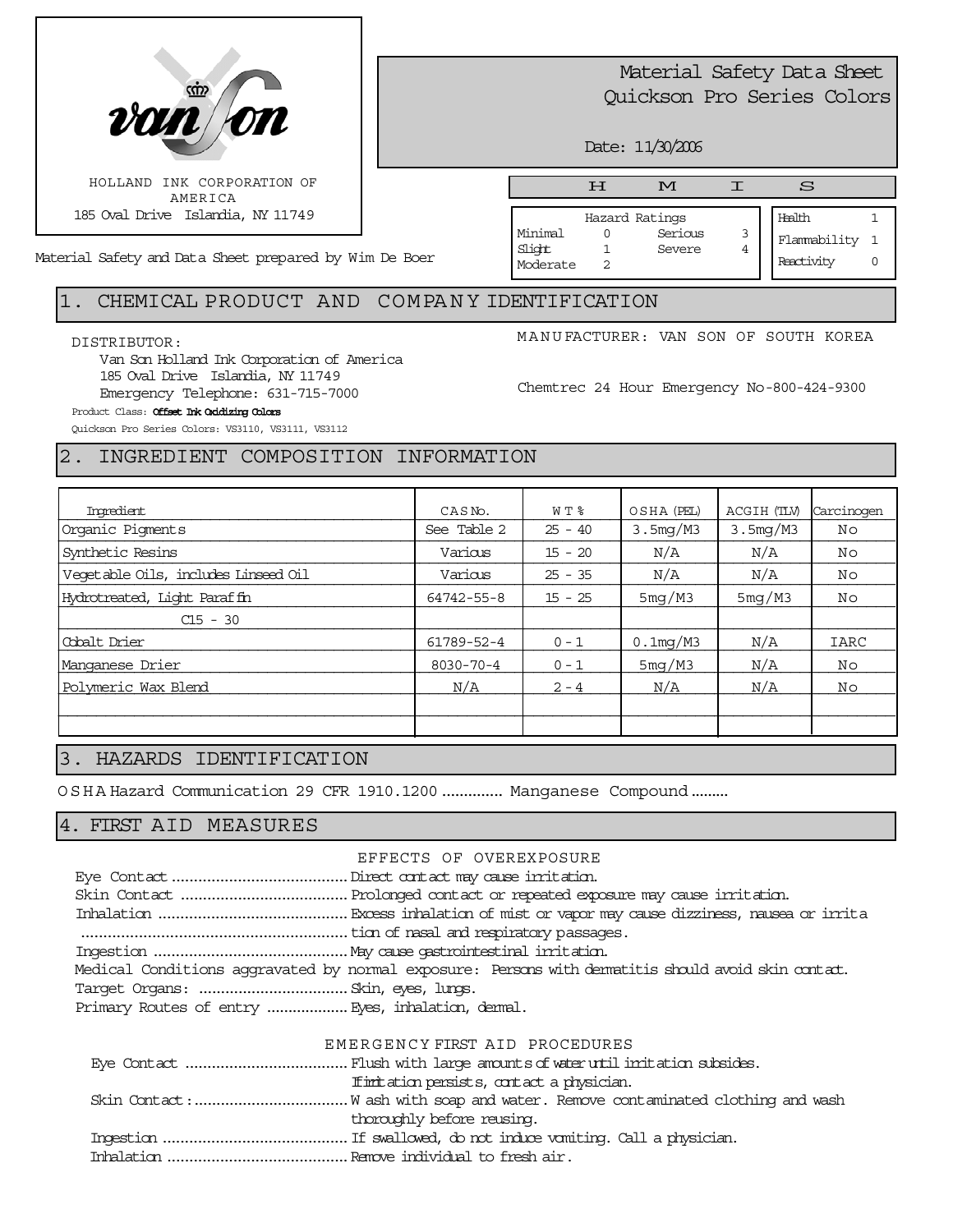#### 5. FIRE FIGHTING MEASURES

| applied to cool exposed closed containers.                                           |
|--------------------------------------------------------------------------------------|
| Unusual Fire and Explosion Hazards Dense smoke may be generated when burning. Carbon |
| Monoxide and Carbon Dioxide generated as combustion products                         |
| Special Fire Fighting Procedures  Self-contained breathing apparatus recommended.    |

# 6. ACCIDENTA L RELEASE MEASURES

Procedure when material spilled or released: W ipe up. Dispose of wipes in approved waste containers. If petroleum Hydrocarbon is used, provide sufficient ventilation. W aste Disposal Method: Dispose of in accordance with Federal, State and Local regulations.

#### 7. HANDLING AND STORAGE

Handling: Avoid storage below 32 & above 90 F. Keep containers closed when not in use. Other Precautions: None required.

 $\mathbb{L}$ 

#### 8. EXPOSURE CONTROLS / PERSONAL PROTECTION

| Ventilation:            | Use sufficient ventilation. |
|-------------------------|-----------------------------|
| Protective Gloves:      | Gloves recommended.         |
| Respiratory Protection: | None required.              |
| Eye Protection:         | Goggles recommended.        |
| Other Protection:       | None recommended.           |

#### 9. PHYSICAL AND CHEMICAL PROPERTIES

| Appearance             | : Viscous Paste | pH-Value                 |                      | $:$ N/A         |      |
|------------------------|-----------------|--------------------------|----------------------|-----------------|------|
| Color                  | : Various       | Freezing Pt./Range       |                      | N/A             |      |
| Odor                   | $:$ Quiy        | Boiling Pt./Range        |                      | $>500$ F        |      |
| Odor Threshold         | : N/A           | Specific Gravity         |                      | $: 1.00 - 1.05$ | 68 F |
| Volatile Organic       |                 |                          |                      |                 |      |
| Compounds              | $: 12 - 18$     | Autoignition Temp. : N/A |                      |                 |      |
| Evaporation Rate       |                 |                          |                      |                 |      |
| vs. Butyl Acetate      | Slover          | Vapor Pressure           | $\ddot{\phantom{a}}$ | $< 0.04$ psi    | 68 F |
| Vapor Density vs Air : | Heavier         | Solubility in Water      | $\mathbf{r}$         | N/A             |      |

#### 10. STABILITY AND REACTIVITY

Product Stability: Stable Conditions to Avoid: Strong oxidizing agents. Avoid storage below 32 & above 90 F. Keep containers closed when not in use.

Hazardous Decomposition Products: Carbon Monoxide, Carbon Dioxide and Smoke.

Hazardous Polymerization: W ill not occur.